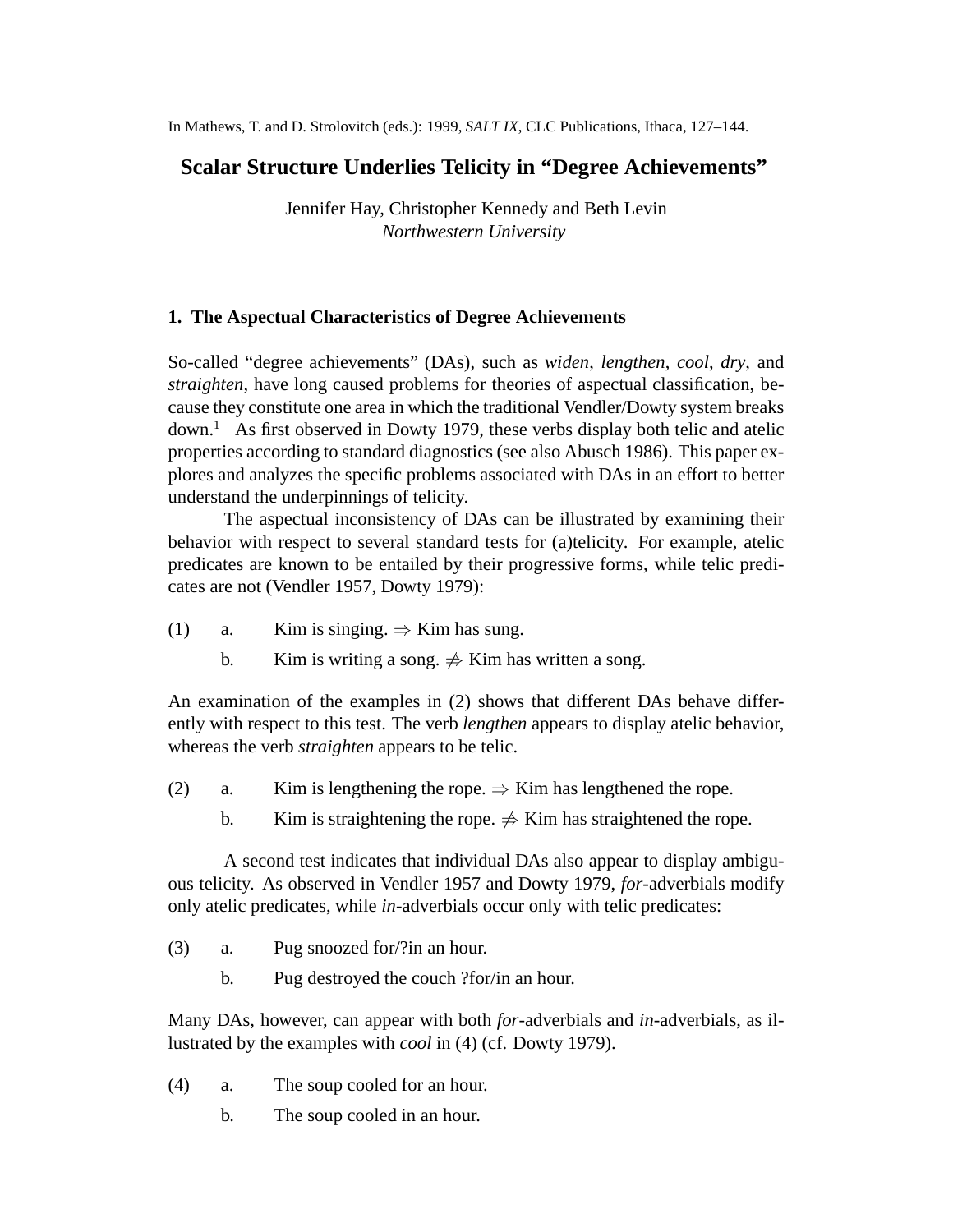A third test confirms the second's results, and further shows that the telicity of a single DA can be influenced by context. As illustrated by (5a), a telic predicate modified by *almost* is ambiguous between a reading in which the described event is claimed to have occurred, but not quite been completed, and one in which it is asserted not to have occurred at all (Dowty 1979). An atelic predicate modified by *almost* has only the latter type of reading, however, as illustrated by (5b), which can only mean that Lee came close to reciting poetry, but didn't actually do so.

- (5) a. Lee almost read *Eugene Onegin*.
	- b. Lee almost recited poetry.

Given the facts in (4), it is not surprising that individual DAs show both telic and atelic behavior with respect to the *almost* test. What is interesting, however, is that their aspectual properties may be influenced by the contexts in which they appear. For example, real-world knowledge about pants and exams can affect the telicity of different uses of the verb *lengthen*. In (6a) *lengthen* is telic, and the sentence is ambiguous, but in (6b), *lengthen* has an atelic interpretation only, and the sentence is unambiguous.

- (6) a. The tailor almost lengthened my pants.
	- b. The teacher almost lengthened the exam.

The aspectual variability of DAs is reminiscent of that manifested by some other verbs in combination with mass vs. count noun arguments. As is well known (Declerck 1979, Dowty 1979, Krifka 1989, 1992, Verkuyl 1972), certain verbs show telic interpretations with count noun objects and atelic interpretations with mass noun objects, as in (7).

- (7) a. Pat is eating a plum.  $\Rightarrow$  Pat has eaten a plum.
	- b. Pat is eating rice.  $\Rightarrow$  Pat has eaten rice.

This effect has been analyzed in terms of the nature of what we refer to as the "affected" argument—the argument that undergoes a change as a result of the action described by the verb (see Dowty 1991, Jackendoff 1996, Krifka 1989, 1992, Tenny 1987, 1994, Verkuyl 1972, 1993, Ramchand 1997). Count nouns denote a bounded quantity of stuff, supporting the identification of a terminal point for the event described by the verb, which leads to a telic interpretation. Mass nouns denote a nonbounded quantity of stuff, however, so that no such terminal point can be identified, and an atelic interpretation results.

In order to bring out the parallel between examples like (7) and DAs most effectively, we point out that the affected argument figures in the determination of the telicity of verbs such as *eat* by virtue of the (non)boundedness of a physical property of the entity it denotes. This point is not to our knowledge made explicit in the formal accounts of the effects of mass-count nouns on telicity, which confuse this property with the argument itself, a point we come back to in section 4.2. This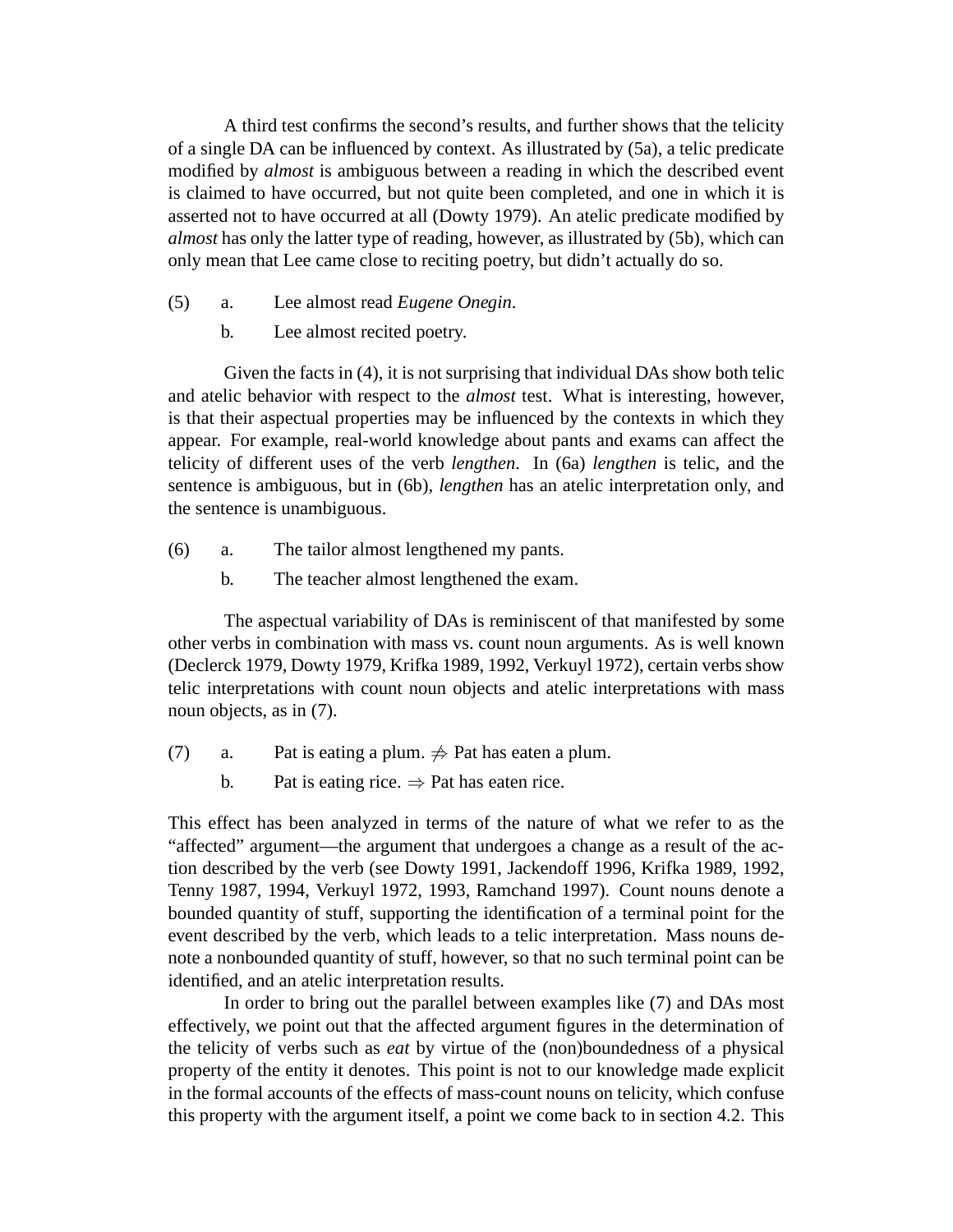physical property is lexically determined by the verb; in (7), for example, the relevant property is *volume*. When the volume property of the affected argument of *eat* is bounded, as in (7a), a terminal point can be identified for the event introduced by the verb (the point of consumption of the entire plum), resulting in a telic interpretation. When the volume property is nonbounded, as in (7b) (an unspecified amount of rice cannot be assumed to have a maximal volume), no terminal point can be identified for the event, and the predicate has an atelic interpretation.

The primary goal of this paper is to demonstrate that the variable aspectual properties of DAs can be explained in essentially the same way as those of verbs like *eat*. A basic semantic characteristic of DAs is that their affected argument just like the affected argument of *eat*—undergoes a change in some property. In deadjectival DAs, the change is in the property associated with the meaning of the adjectival base. We argue that when the degree to which this property changes can be interpreted as bounded, a telic interpretation of the predicate arises, and when the degree of change must be considered nonbounded, an atelic interpretation results. In its broad outlines our analysis resembles the analyses of verbs of change of state the larger set of verbs that the DAs belong to—in Jackendoff 1996, Ramchand 1997, and Tenny 1994; however, many verbs of change of state do not show the variable telicity of DAs, so much of our effort is devoted to showing how this type of account can handle the full complexity of the (a)telicity of DAs.

Thus, a second goal of the paper is to show that the variable aspectual behavior of many DAs can be explained in terms of the relation between event structure and the scalar structure of gradable properties. Specifically, when the scalar structure associated with the base adjective has a natural bound, the derived verb is telic; when the adjective's scalar structure has no such bound, the verb is atelic. We go beyond previous work by demonstrating that the telicity of a particular DA can be, and often is, derived through a process of conversational implicature, indicating that the aspectual properties of a particular predicate often cannot be completely specified in terms of formal (semantic or syntactic) features (cf. Olsen 1994, 1997). We then show that the analysis presented here has applications beyond the specific class of degree achievements, extending to other types of predicates with similar behavior. Finally, we show that our analysis of degree achievements provides new insights into the relation between verbal aspect and the semantic properties of a verb's arguments. In particular, it suggests a new understanding of the notion of "incremental theme"—the expression whose properties have been claimed to be crucial to determining (a)telicity.

#### **2. The Lexical Semantics of Degree Achievements**

As noted above, a basic semantic characteristic of DAs is that they describe changes in some property of one of their arguments; in the case of DAs derived from gradable adjectives, this property is associated with the meaning of the base adjective. This feature of DAs can be exploited to provide an account of their aspectual properties that mirrors the analysis of the mass-count distinction illustrated in (7). Specifi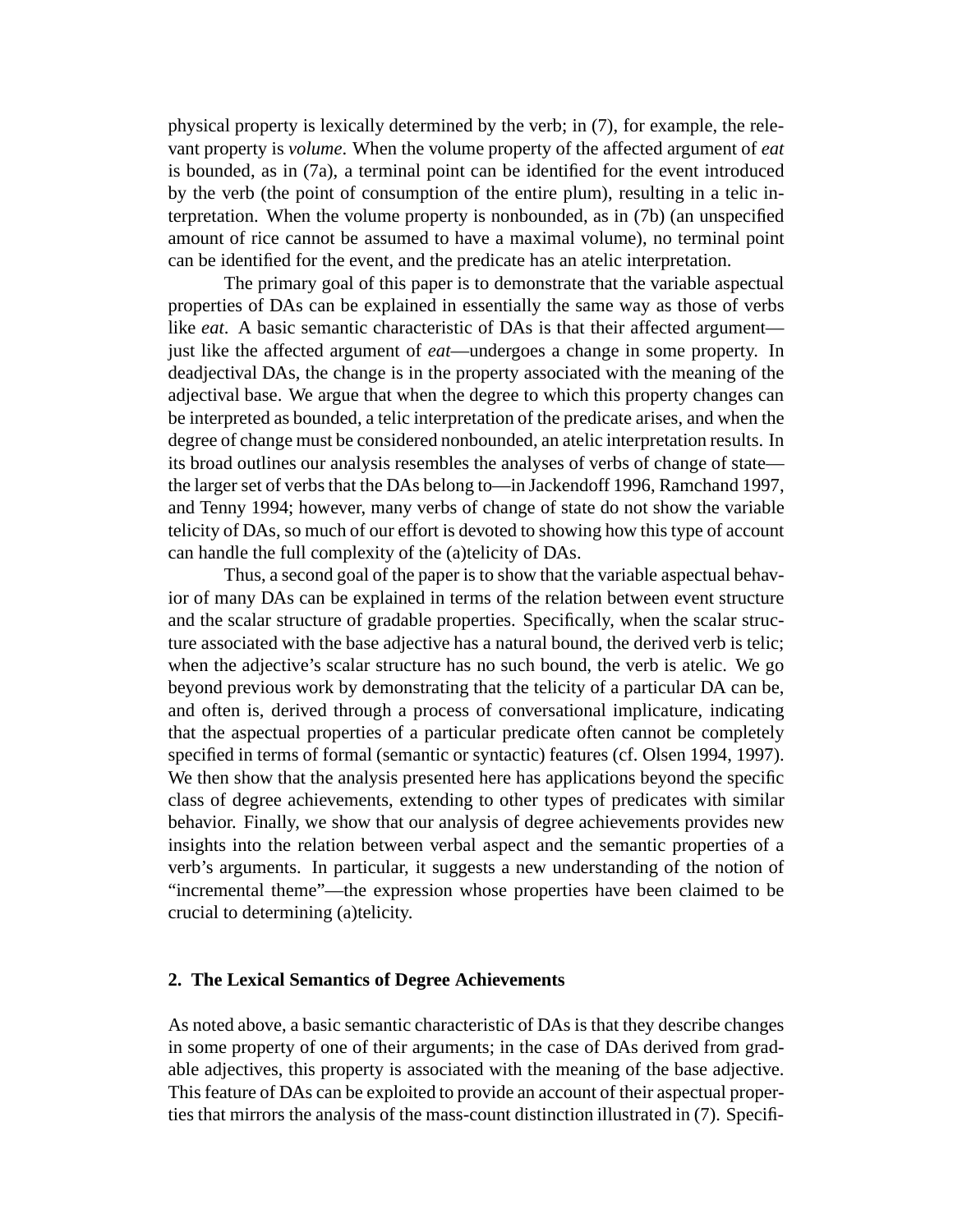cally, we claim that these predicates introduce a measure of the amount to which an argument of the verb—the object in the transitive forms, e.g., (2); the subject in the intransitive forms, e.g., (4)—changes with respect to the gradable property introduced by the adjectival base (cf. Jackendoff 1996, Ramchand 1997, Tenny 1994). We refer to this measure as the "difference value." That is, we claim that the interpretations of the examples in (8) are as paraphrased in (9), where the difference values are italicized.

- (8) a. Kim lengthened the rope.
	- b. Kim lengthened the rope 5 inches.
- (9) a. Kim caused the length of the rope to increase *by some amount*
	- b. Kim caused the length of the rope to increase *by 5 inches*

We further claim that the formal properties of the difference value determine the predicate's telicity. When the difference value identifies a bound on the measure of change in the affected argument over the course of the event, the predicate is telic. In contrast, when the difference value does not impose such restrictions, the measure of change is nonbounded, and the predicate is interpreted atelically. In (8a), for example, the implicit difference value, represented as an indefinite amount of change in (9a), provides no bound on the measure of change undergone by the affected argument (the rope), and the predicate is atelic. In contrast, the measure phrase in (8b) introduces a bounded measure of change, represented by the definite amount of change in (9b). As shown by the failure of the entailment in (10), the result is a telic interpretation.

(10) Kim is lengthening the rope 5 in.  $\Rightarrow$  Kim has lengthened the rope 5 in.

In section 3, we show that this proposal, together with a more detailed picture of the semantic properties of gradable adjectives and the contributions of contextual information, can be extended to an account of the full range of facts introduced in section 1. Before turning to this discussion, we show how the lexical semantic analysis of DAs sketched here can be formalized.

Since a large number of DA are derived from gradable adjectives, we begin by outlining our basic assumptions about their semantics. (We return to other types of verbs in section 4.1.) We follow Kennedy 1999 in analyzing gradable adjectives as functions from objects to abstract representations of measurement, or *degrees* (see also Bartsch and Vennemann 1973). To reflect the fact that the same object may manifest different degrees of the same gradable property at different times, we extend this analysis by incorporating a temporal variable, so that the denotation of an expression of the form  $\ln a(x)(t)$  is as in (11).

(11)  $\left[ \ln q(x)(t) \right] =$  the degree to which x is long at time t

Degrees themselves are formalized as positive or negative intervals on a scale (Seuren 1978, von Stechow 1984b, Kennedy 1997), where a scale is a set of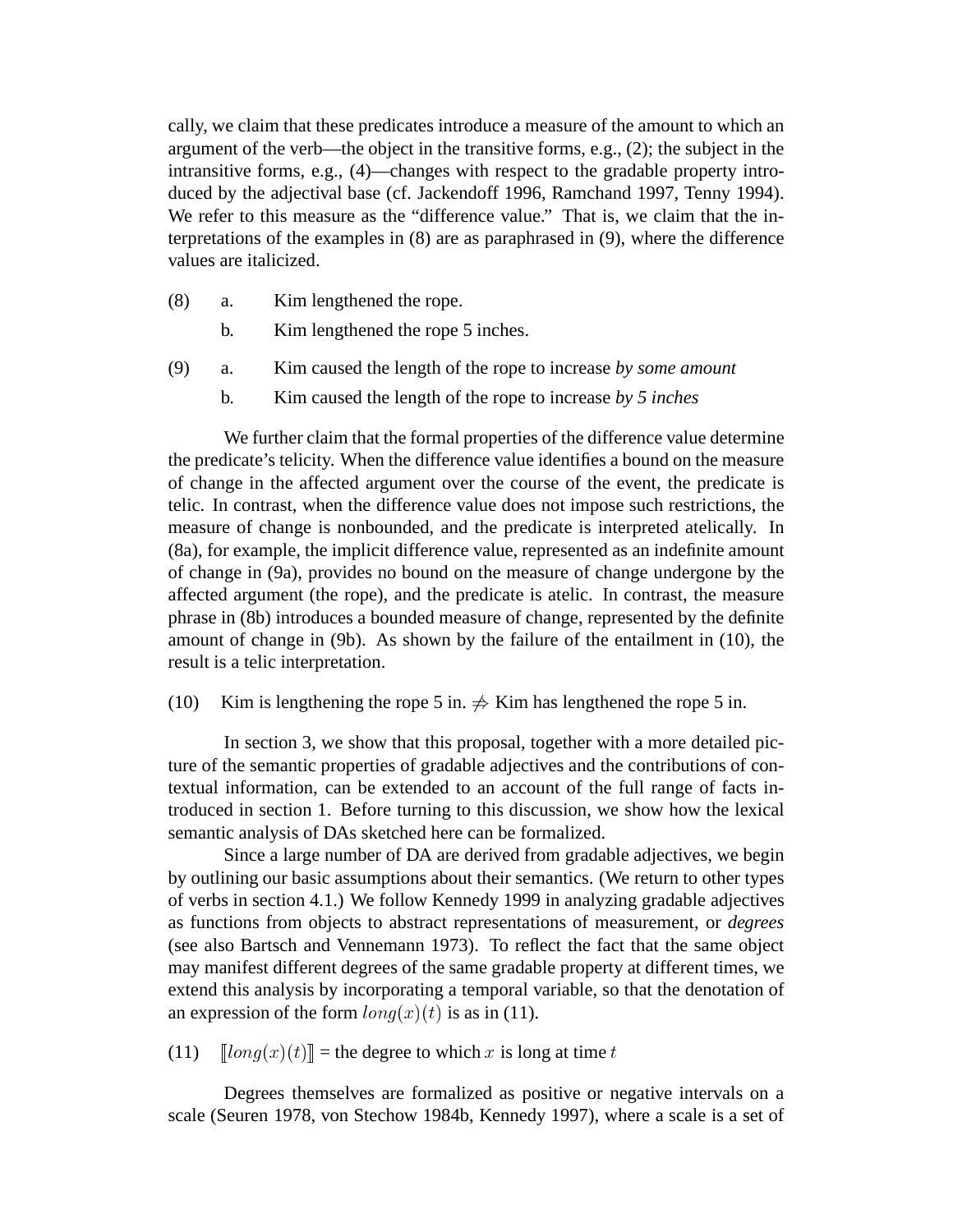points totally ordered along some dimension (e.g., TEMPERATURE, BRIGHTNESS, LENGTH, VOLUME, etc.). This distinction supports a theory of adjectival polarity in which positive adjectives like *long* and *wide* are analyzed as functions from objects to positive degrees, and negative adjectives like *short* and *narrow* denote functions from objects to negative degrees. (See Kennedy 1999 for extensive justification of this approach.) The sets of positive and negative degrees on a scale  $S$  is formally defined in (12), and the basic idea is illustrated in (13), which indicates the positive and negative projections of some object  $x$  on a scale  $S$  at time  $t$ . aching in (12), and the basic idea is must<br>and negative projections of some object x on a scale S at time t.<br>(12) a.  $POS(S) = \{d \subseteq S \mid \exists p_1 \in d \forall p_2 \in S[p_2 \preceq p_1 \rightarrow p_2 \in d]\}$ 

(12) a. 
$$
POS(S) = \{d \subseteq S \mid \exists p_1 \in d \forall p_2 \in S[p_2 \preceq p_1 \rightarrow p_2 \in d]\}
$$
  
b. 
$$
NEG(S) = \{d \subseteq S \mid \exists p_1 \in d \forall p_2 \in S[p_1 \preceq p_2 \rightarrow p_2 \in d]\}
$$

(13) 
$$
S: 0 \longrightarrow pos(x)(t) \longrightarrow \bullet \longrightarrow neg(x)(t) \longrightarrow \infty
$$

What is important for our purposes is that this model supports a straightforward characterization of "degree addition" (see von Stechow 1984b), which we use to formalize the hypothesis that the lexical meaning of a DA includes a specification of the amount to which some object increases in the degree to which it possesses some gradable property. Assume first that every point on a scale can be associated with a numerical value in the set of real numbers. Positive and negative degrees can then be labeled as in (14), where (14a) denotes the positive degree ranging from the lower bound of the scale to point  $i$ , and (14b) denotes the negative degree ranging from point i to the upper end of the scale, which we denote with the  $\infty$  symbol to indicate the fact that scales typically have no maximal element (see von Stechow 1984a, Rullmann 1995; this assumption is revised in section 3.2below).

(14) **a.** 
$$
d_{\langle 0,i\rangle}
$$
  
**b.**  $d_{\langle i,\infty\rangle}$ 

Using representations like those in (14), degree addition can be defined as in (15).

(15) **a.** 
$$
d_{\langle 0,i \rangle} + d_{\langle 0,j \rangle} = d_{\langle 0,i+j \rangle}
$$
  
**b.**  $d_{\langle i,\infty \rangle} + d_{\langle 0,j \rangle} = d_{\langle i-j,\infty \rangle}$ 

Note that these definitions define degree addition only for two positive degrees or a negative and a positive degree; addition of two negative degrees is undefined. (For theoretical and empirical justification of this position, see von Stechow 1984b.) Adding the final assumption that measure phrases denote positive degrees (von Stechow 1984b), we are in a position to move to the formal analysis of DAs.

The lexical semantic analysis of DAs informally presented above claims that DAs describe events that measure out the change an object undergoes with respect to the gradable property introduced by the base adjective. This analysis can be implemented by introducing a function INCREASE, which we assume to be contributed by the verb-forming  $-en\mathcal{N}$  morpheme, which takes a gradable adjective meaning  $\phi$  and returns a description of an event of some object undergoing a change in the degree to which it is  $\phi$ . The proposal is made explicit in the truth conditions in (16), where SPO and EPO are functions from events to times that return an event's beginning and end points, respectively.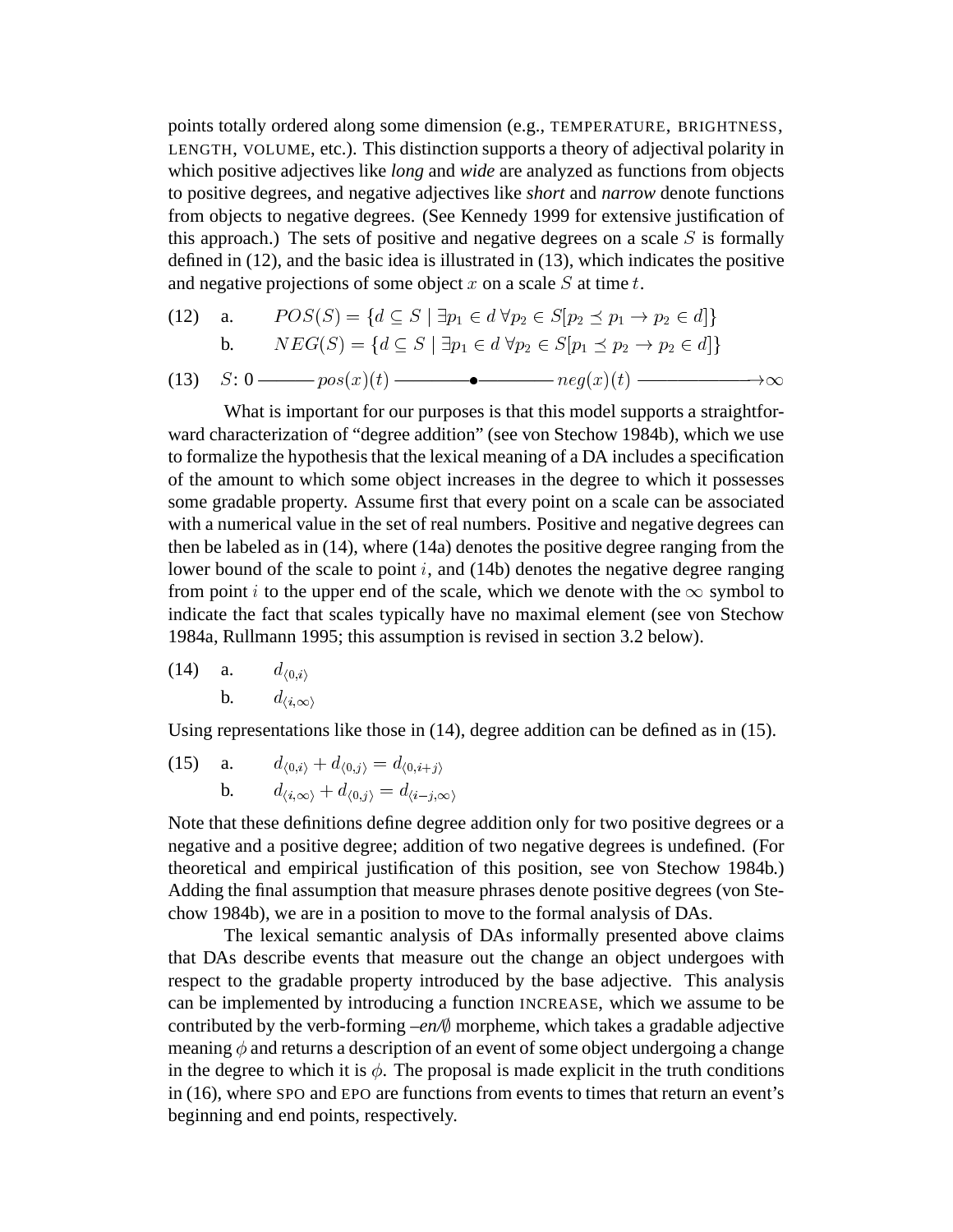#### (16)  $[\text{INCREASE}(\phi)(x)(d)(e)]=1 \text{ iff } \phi(x)(\text{SPO}(e))+d = \phi(x)(\text{EPO}(e))$

In prose, INCREASE  $(\phi)(x)(d)$  is true of an event e just in case the degree to which x is  $\phi$  at the beginning of the event plus d equals the degree to which x is  $\phi$  at the end of the event; i.e., just in case x increases in  $\phi$ -ness by d. This measure of change corresponds to what we have called the difference value.

The logical representation in (16) is intended to capture the core meaning of all DAs—both the transitive and intransitive forms. An important difference between the two forms is that the former contains a causative component that the latter appears to lack. However, since the exact analysis of this element of meaning is not central to the topics of this paper, we leave it aside here.<sup>2</sup> For simplicity, we omit the external argument and causative component from the logical representations of transitive examples in the following discussion. We should point out, however, that the fact that both transitive and intransitive DAs show the same sort of variable aspectual behavior—they can be either telic or atelic—indicates that causation must be kept separate from (a)telicity, reaffirming arguments by Abusch 1986, Pustejovsky 1991, Rappaport Hovav and Levin 1999, and Van Valin and LaPolla 1997. (See McCawley 1976 for early observations supporting the independence of causativeness and aspectual classification and Van Valin and LaPolla 1997 for examples of lexical causatives belonging to all aspectual classes.)

As an illustration of the analysis, consider (17), which provides (the relevant parts of) the logical representations of (8a) and (8b) (assuming existential closure over free variables).

(17) a.  $\exists e, d[INCREASE(long(root)e)](d)(e)]$ 

b.  $\exists e[\text{INCREASE}(long(root))$ (5 inches)(e)]

The truth conditions associated with these expressions are identical to the paraphrases of the original sentences' meanings in (9a) and (9b). Ignoring the causative component, (8a) is true just in case the length of the rope at the end of the increasing event equals its length at the beginning plus some unspecified degree of length. (8b) is true just in case the length of the rope at the end of the increasing event equals the length at the beginning plus the degree of length denoted by *5 inches*.

Our analysis differs from some previous accounts in an important way. A common approach to the problem of the variable aspectual behavior of DAs has been to postulate a systematic ambiguity in these verbs' meanings (see Abusch 1986, Declerck 1979, Bertinetto and Squartini 1995). On this view, telic interpretations correspond to lexical semantic representations of the form  $[BECOME (adj(x))],$ and atelic interpretations are associated with semantic representations that have the form  $[BECOME (adj-er(x))]$ , where  $adj-er$  represents the comparative form of the base adjective. In contrast, our analysis does not introduce an ambiguity in the semantic representation of degree achievements. As we demonstrate in the next section, the (a)telicity of degree achievements can be fully explained in terms of the semantic properties of the difference value: a DA is telic when the difference value is bounded and atelic when it is non-bounded. Since there is no independent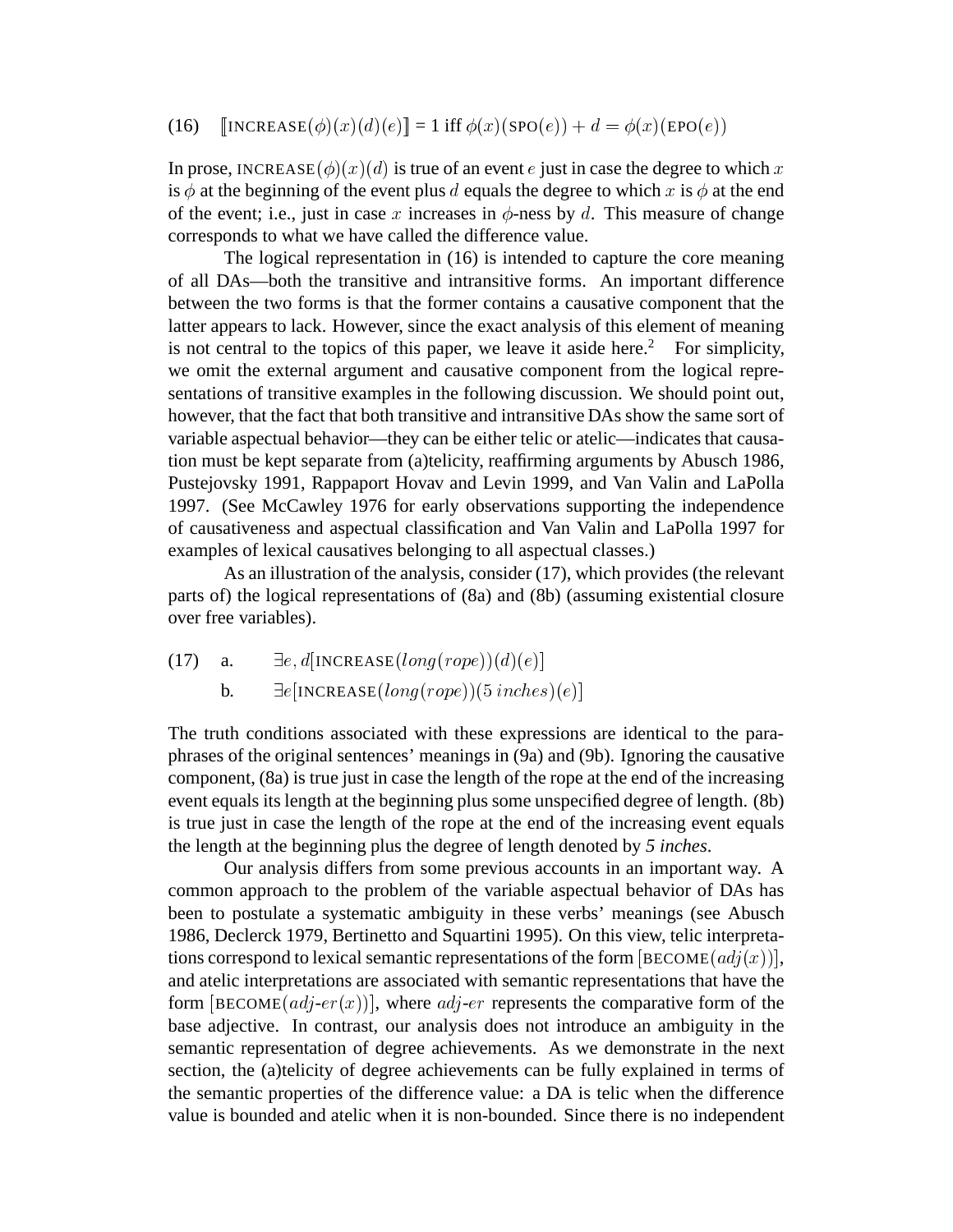evidence for a systematic ambiguity in these verbs, an account that does not rely on such an ambiguity should be preferred to one that does.

# **3. Telicity and the Difference Value**

Recall from section 1 that the explanation of the effect of the mass-count noun distinction on telicity is that the boundedness of the volume property of a count noun supports the identification of an endpoint for the event described by the verb, whereas the absence of such a bound for the volume property of a mass noun makes the identification of an endpoint for the event impossible. The lexical semantic analysis in section 2 supports exactly the same type of analysis of the aspectual properties of DAs. Crucial to this analysis is the difference value. If the difference value specifies a bounded amount of change in the degree to which the affected argument possesses the gradable property identified by the base adjective, then a terminal point for the entire event can be identified. The endpoint is that point at which the affected argument possesses a degree of the measured property that equals the initial degree to which it possessed this property plus the degree denoted by the difference value. If, however, the difference value does not specify a bounded measure of change, then this computation cannot be performed, and no terminal point can be identified. Our analysis thus predicts that a DA should have a telic interpretation when the difference value corresponds to a bounded measure of change, and an atelic interpretation when the difference value does not identify a bounded measure of change. In the following sections, we consider the full range of DA phenomena, showing that the facts bear out our predictions exactly.

### 3.1. *Specifying the Difference Value*

The most straightforward DA constructions are those in which overt linguistic material places a bound on the difference value. This can be accomplished in two ways. In the first type of case, a measure phrase explicitly identifies a bounded measure of change, as in (18).

- (18) a. They widened the road 5 m.
	- b. The lake cooled 4 degrees.

The prediction of our analysis is that such examples should be telic. In (18b), for example, the endpoint of the cooling event can be associated with the point in time at which the degree to which the lake is cool has increased by 4 degrees. The sentences in (19)-(20) verify that (18a) and (18b) are telic.

- (19) a. They are widening the road 5m.  $\Rightarrow$  They have widened the road 5m.
	- b. The lake is cooling 4 degrees.  $\Rightarrow$  The lake has cooled 4 degrees.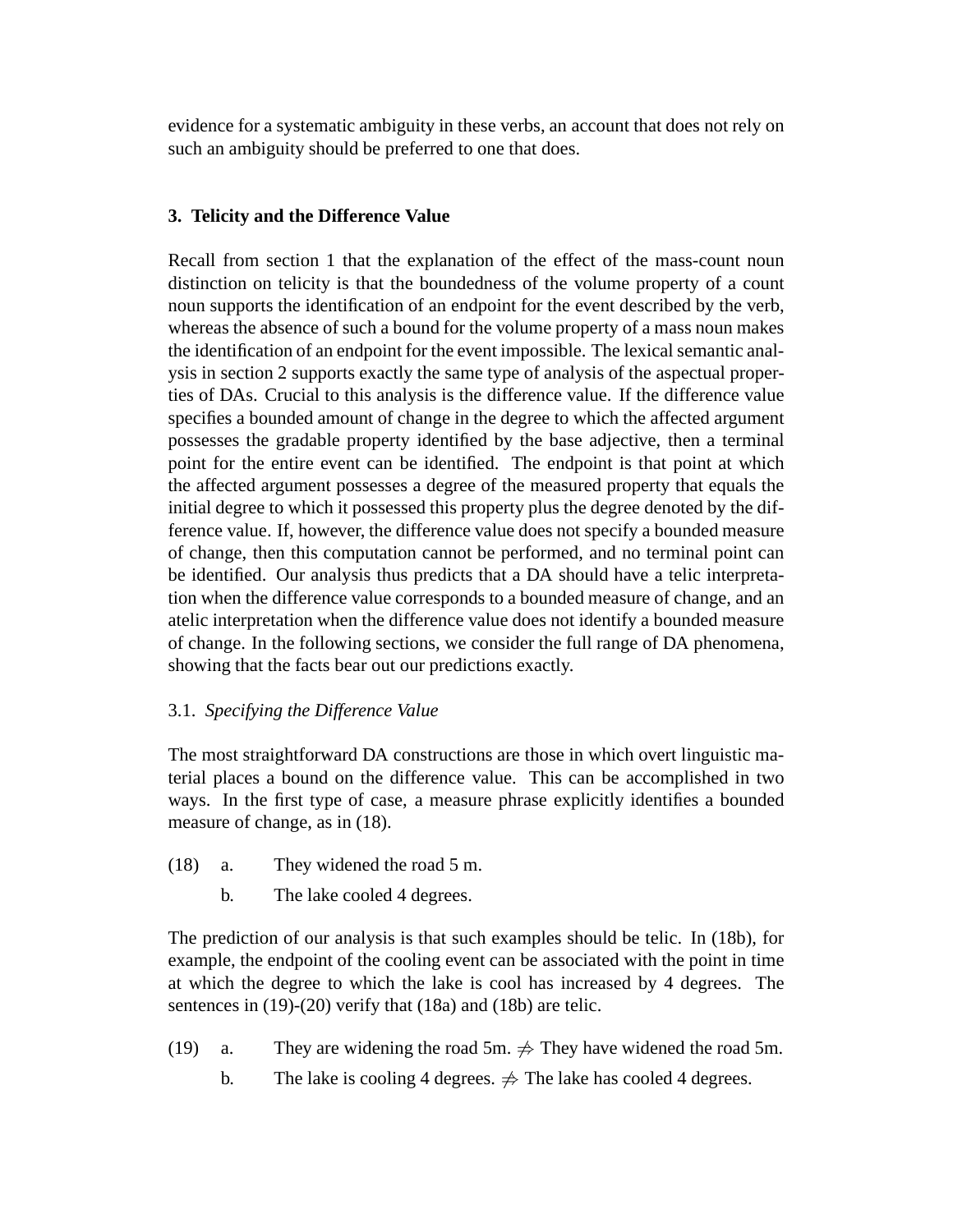- (20) a. They almost widened the road 5 m. (AMBIGUOUS)
	- b. The lake almost cooled 4 deg. (AMBIGUOUS)

The second way in which the difference value can receive a bounded interpretation is through the use of degree modifiers that make explicit reference to an endpoint, such as *completely*, as in (21a) and (21b).

- (21) a. They straightened the rope completely.
	- b. The clothes dried completely.

The effect of the modifier in these examples is to specify that an endpoint of the scales introduced by the adjectives must be reached (we discuss endpoints in greater detail in the next section). If so, then the difference value has a natural bound—the endpoint itself—which should give rise to a telic interpretation. As shown by (22a)- (22b), (21a) and (21b) satisfy tests for telicity.

- (22) a. They are straightening the rope completely.  $\neq$  They have straightened the rope completely.
	- b. The sun is drying the clothes completely.  $\neq$  The sun has dried the clothes completely.

More complicated cases involve degree modifiers like *significantly*, which also give rise to telic interpretations, as illustrated by the examples in (23).

- (23) a. The independent counsel broadened the investigation significantly.
	- b. The IC almost broadened the investigation significantly. (AMBIG.)
	- c. The IC is broadening the investigation significantly.  $\neq$  The IC has broadened the investigation significantly.

Unlike *completely*, *significantly* does not make reference to an endpoint of a scale. Such degree modifiers, however, require a particular point to have been reached for *significantly*, whatever counts as *significant* in the context of utterance. The notion "bounded measure of change" must then be further refined: a telic reading of a DA requires that the difference value specify a *lower* bound on the degree to which an object must increase in the relevant property over the course of the event. Once this minimal point is reached, the truth conditions for the event description are met.

The modifier *significantly* is monotone increasing, contrasting with monotone decreasing modifiers such as *slightly*, which place no lower bound on the degree to which the object must increase in the relevant property (part of a slight increase is also a slight increase). Atelic interpretations of DAs result, as in (24).<sup>3</sup>

- (24) a. The independent counsel broadened the investigation slightly.
	- b. The independent counsel almost broadened the investigation slightly. (UNAMBIGUOUS)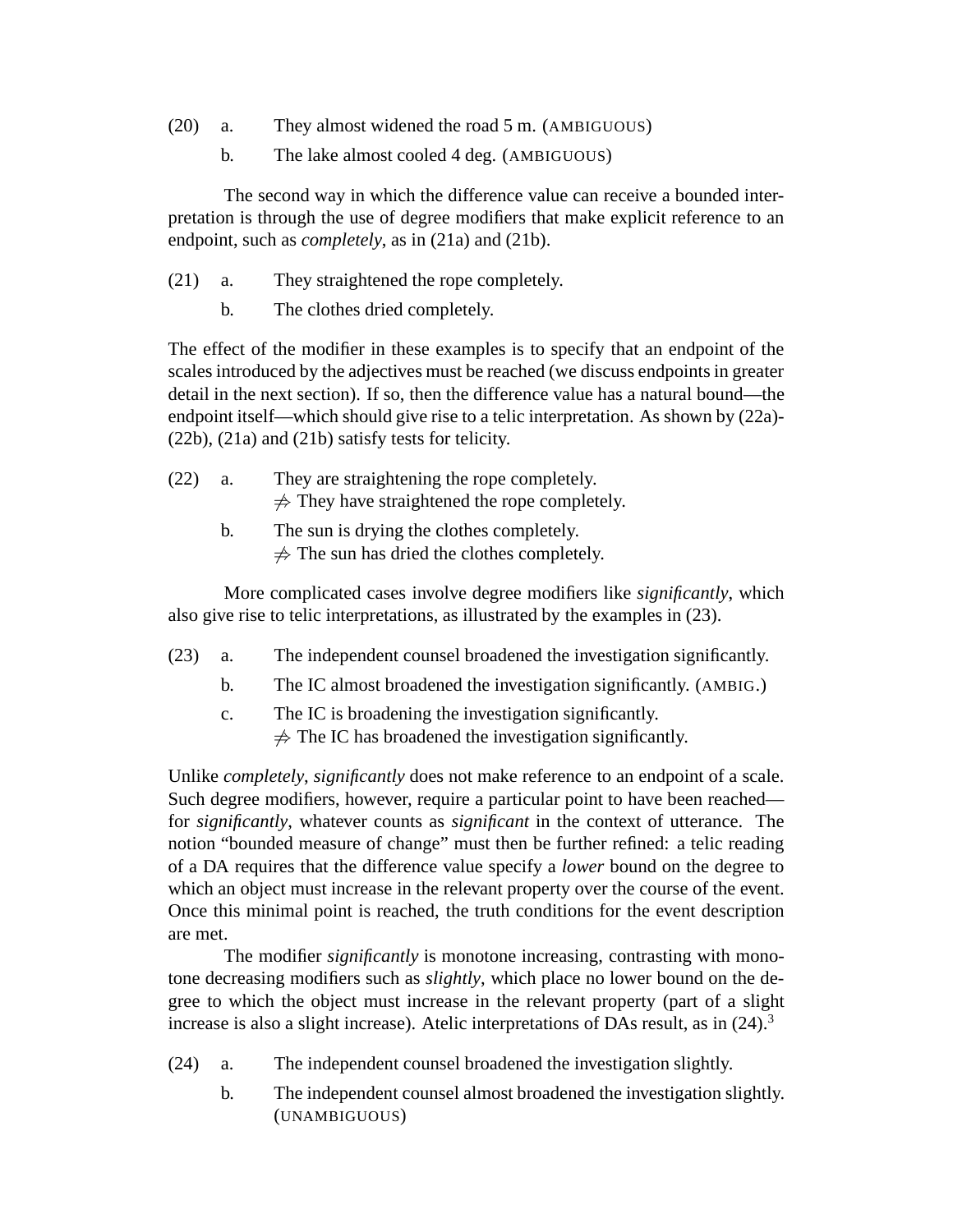c. The independent counsel is broadening the investigation slightly.  $\Rightarrow$ The independent counsel has broadened the investigation slightly.

This distinction between monotone increasing and decreasing modifiers marks yet another parallel with the mass-count distinction. Mass nouns are also monotone decreasing for quantity: parts of *rice* are also *rice* (i.e., the mass noun has cumulative reference (Krifka 1989, 1992)); this property does not hold of count nouns like *a plum* (a plum does not consist of parts which satisfy the description of *a plum*), however. What seems to be crucial for deriving telic interpretations in both the mass-count cases and DAs, then, is the identification of some lower bound on the extent to which some object changes as a result of the action described by the verb. We return to a more detailed discussion of these connections in section 4.2.

#### 3.2. *The Scalar Structure of the Base Adjective*

The more complicated types of DA constructions are those in which the interpretation of the difference value is not provided by overt linguistic material, but must somehow be inferred. The bounded/non-bounded distinction has the same effect on telicity in these cases, but boundedness must be determined in other ways. The first set of cases that we consider are those in which information about the scalar structure of the adjectival base plays a crucial role.

As demonstrated by Hay (1998), adjectives fall into two classes according to the structure of the scale onto which they map their arguments. The first class, which we refer to as *closed-range adjectives*, consists of adjectives that are associated with a scale with a maximal value, where maximality is relative to the adjective's polarity. (For a positive adjective like *full*, the maximal value corresponds to the upper end of the scale of volume, while for the negative adjective *empty*, it is the lower end of the scale.) *Straight, empty,* and *dry* are examples of such adjectives, the crucial point being that it is in principle possible for something to be so straight/empty/dry that it is cannot be any straighter/emptier/drier. Closedrange adjectives contrast with *open-range adjectives* like *long, wide,* and *short*, for which it is not possible to identify maximal values on the scale. (See Kennedy and McNally this volume for additional discussion of these issues.)

Empirically, the two classes of adjectives are distinguished by the acceptability of modification by certain types of adverbials, such as *completely*. Assuming that *completely* makes reference to an endpoint as part of its meaning (see above and also Lehrer 1985), the (un)acceptability of the examples in (25) can be taken as a diagnostic of whether the adjectives fall into the closed- or open-range class.

- (25) a. completely straight/empty/dry (*closed-range adjectives*)
	- b. ? completely long/wide/short (*open-range adjectives*)

Although the claim that negative adjectives like *short, narrow* and *slow* are openrange may not be immediately intuitive—it seems that the absence of size, width, or speed should count as lower endpoints for the respective scales—the important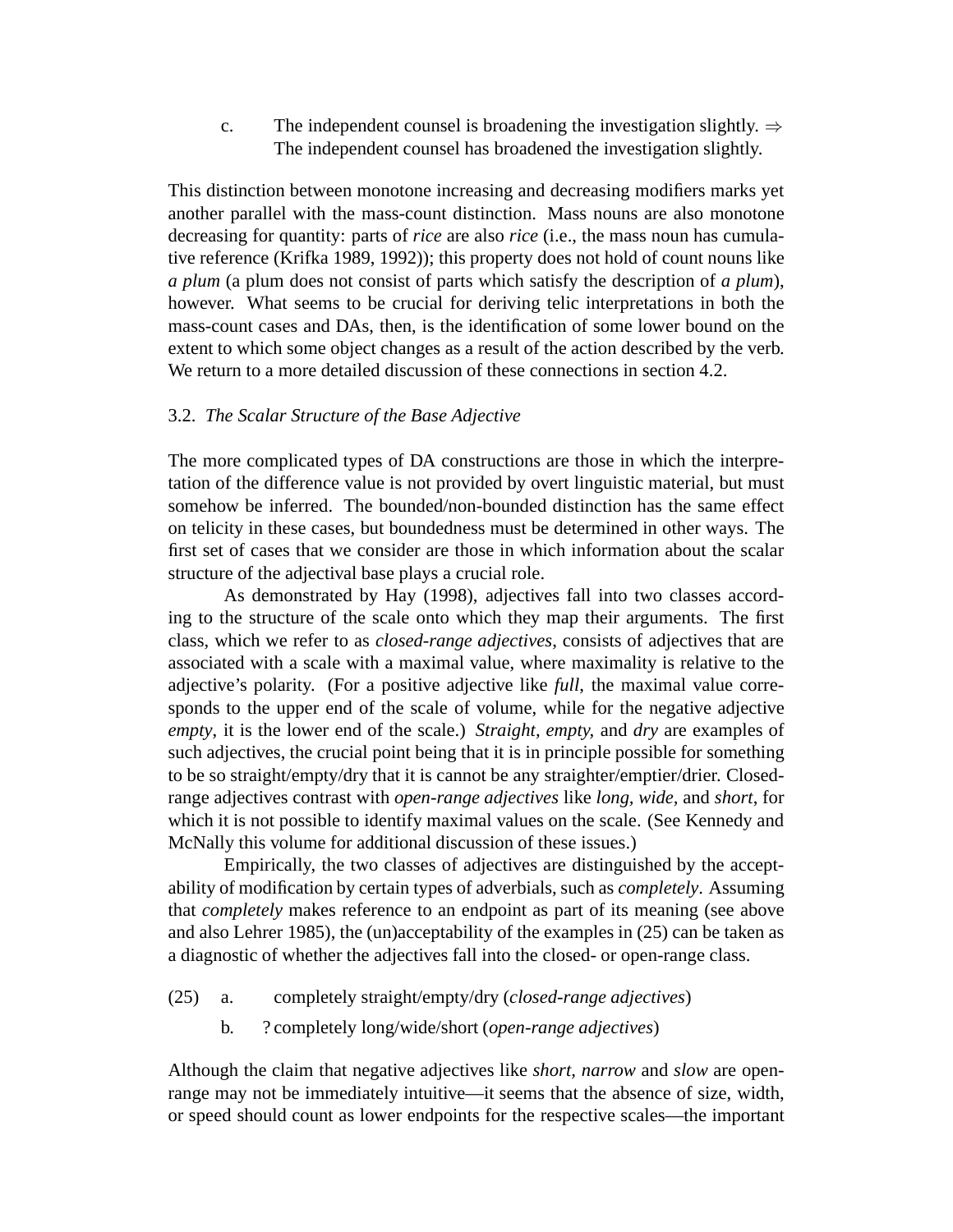point is that facts like those in (25) indicate that these adjectives utilize scales without maximal values (in the relevant sense). The degrees onto which they map their arguments may asymptotically approach the zero point, but they can never reach it.<sup>4</sup> These adjectives thus contrast with e.g., *flat, empty,* and *dry*, which accept modification by *completely*, and so must be associated with closed scales.

The open-/closed-range distinction plays a central role in determining the telicity of DAs (Hay 1998). DAs derived from closed-range adjectives typically behave telically, as illustrated in (26) (though see below for qualification). This difference follows naturally from our analysis. Since the scale associated with the adjective has a maximal value, a bound on the difference value can be identified: the measure of change that takes the affected argument to the end of the scale.

- (26) a. They are straightening the rope.  $\Rightarrow$  They have straightened the rope.
	- b. The clothes are drying.  $\Rightarrow$  The clothes have dried.

In contrast, DAs derived from open-range adjectives behave atelically, as demonstrated in (27). Since the scale associated with the adjective lacks a maximal value, there is no basis for determining a bound on the difference value, and the predicate is correctly predicted to be atelic.

- (27) a. They are lengthening the rope.  $\Rightarrow$  They have lengthened the rope.
	- b. The snow is slowing.  $\Rightarrow$  The snow has slowed.

# 3.3. *Context-dependent Telicity*

There is a second set of examples in which a bound on the difference value must be inferred: those in which its denotation cannot be identified based on a closed-range base adjective, but instead is determined from other contextual cues. This effect is illustrated in (28). In these examples it is not knowledge about the scalar structure of the adjective that determines the bounded interpretation of the difference value, but rather knowledge about conventional properties of pants and blinds.

- (28) a. The tailor lengthened my pants.
	- b. Kim lowered the blind.

Real-world knowledge informs us that there is a conventional maximal length for pants, and a conventional degree beyond which there is no need for blinds to be further lowered. This knowledge provides a means for the difference value to be assigned a bound. That these sentences are telic is shown by (29).

- (29) a. The tailor is lengthening my pants.  $\Rightarrow$ The tailor has lengthened my pants.
	- b. Kim is lowering the blind.  $\Rightarrow$  Kim has lowered the blind.

The examples in (28) contrast with those in (30), which are telic.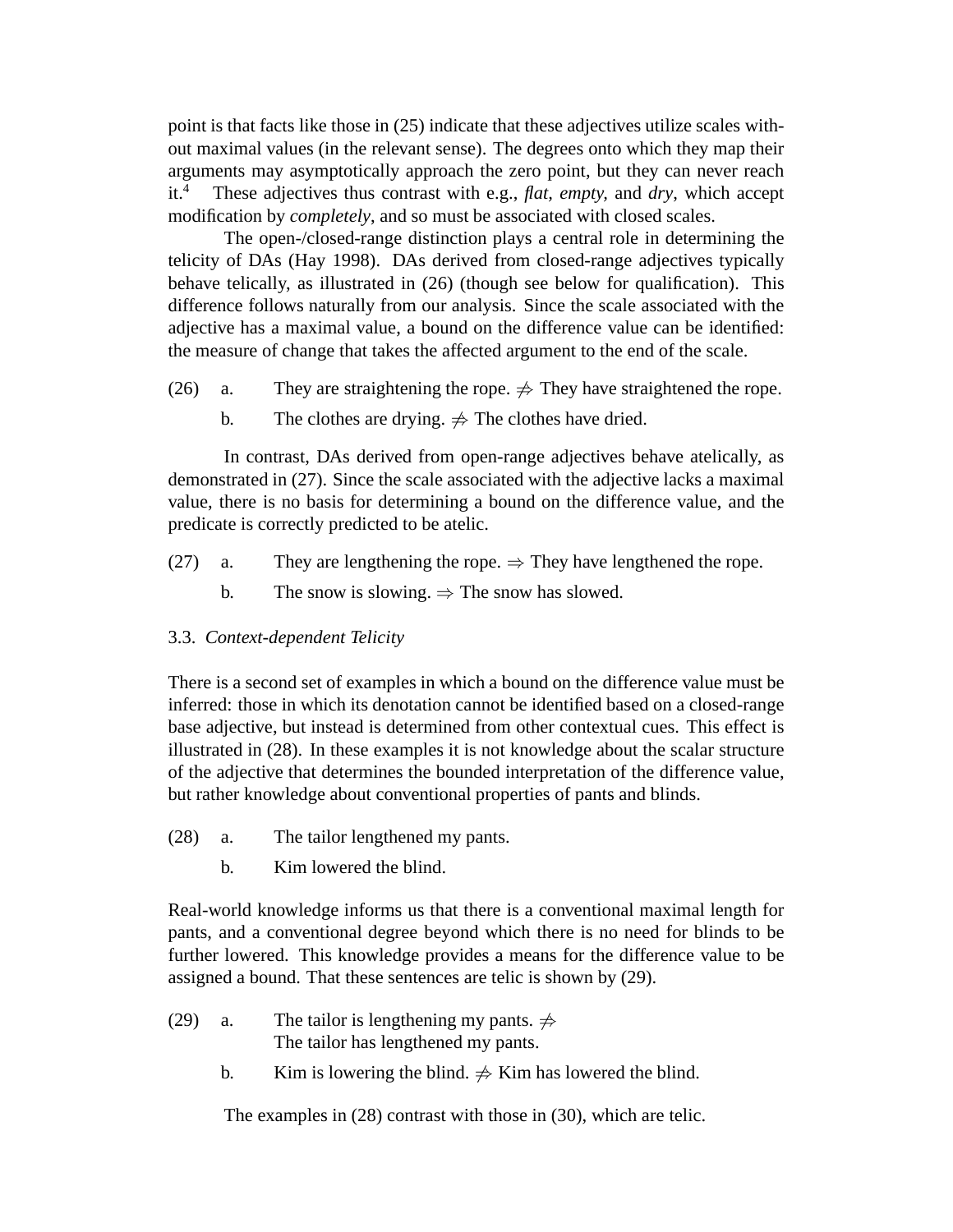- (30) a. The traffic lengthened my commute.
	- b. Kim lowered the heat.
- (31) a. The traffic is lengthening my commute.  $\Rightarrow$  The traffic has lengthened my commute.
	- b. Kim is lowering the heat.  $\Rightarrow$  Kim has lowered the heat.

Although there is a conventional maximal length for pants, there is no such bounded length for a commute. And while blinds generally have a point at which they cannot be further lowered, heat can, in theory, be lowered indefinitely. Thus, the examples in (28) provide some means for the difference value to be assigned a bound, whereas there is no such information in the sentences in (30). (The examples in (28) recall Dowty's (1979:61) observation that *John swam* can have a telic interpretation in a context where John is known to swim a set distance every day, as well as the more usual atelic interpretation.)

It is important to note that the identification of the difference value as a bounded measure of change in both the examples discussed in this section and the data in section 3.2 arises through a process of conversational implicature, a process that Olsen (1994, 1997) has shown to be at work in other instances of (a)telicity. As shown by (32), the implicature that the change is bounded can be cancelled.

- (32) a. The tailor lengthened my pants, but not completely.
	- b. I straightened the rope, but not completely.

The examples in (32) contrast with those in which the difference value is explicitly supplied by linguistic material. In such instances, the bounded interpretation—and telicity—is not cancellable.

- (33) a. # They straightened the rope completely, but the rope isn't completely straight.
	- b.  $\#$ They widened the road 5 m, but the road didn't increase in width by 5 m.

We suggest that this implicature should be explained in terms of general principles of informativity. Given what we know about tailors, the most informative interpretation of (28a) is the one in which the tailor finished his job. Similarly, what is unique about closed-range adjectives is that the endpoint of the scale is a possible reference point. The most informative interpretation of *They straightened the rope* then is one in which the rope is straightened completely. In both cases, the effect of the implicature is to impose a *completely*-like interpretation on the predication, giving rise to the inference of a bounded measure of change. Further evidence that contextually determined telicity arises through implicature comes from the nonredundancy of sentences such as *They straightened the rope completely*.

The role of conversational implicature in generating telic interpretations of DAs provides an explanation for the adverbial duality facts, first mentioned in the introduction and repeated in (34), which are a hallmark of DAs.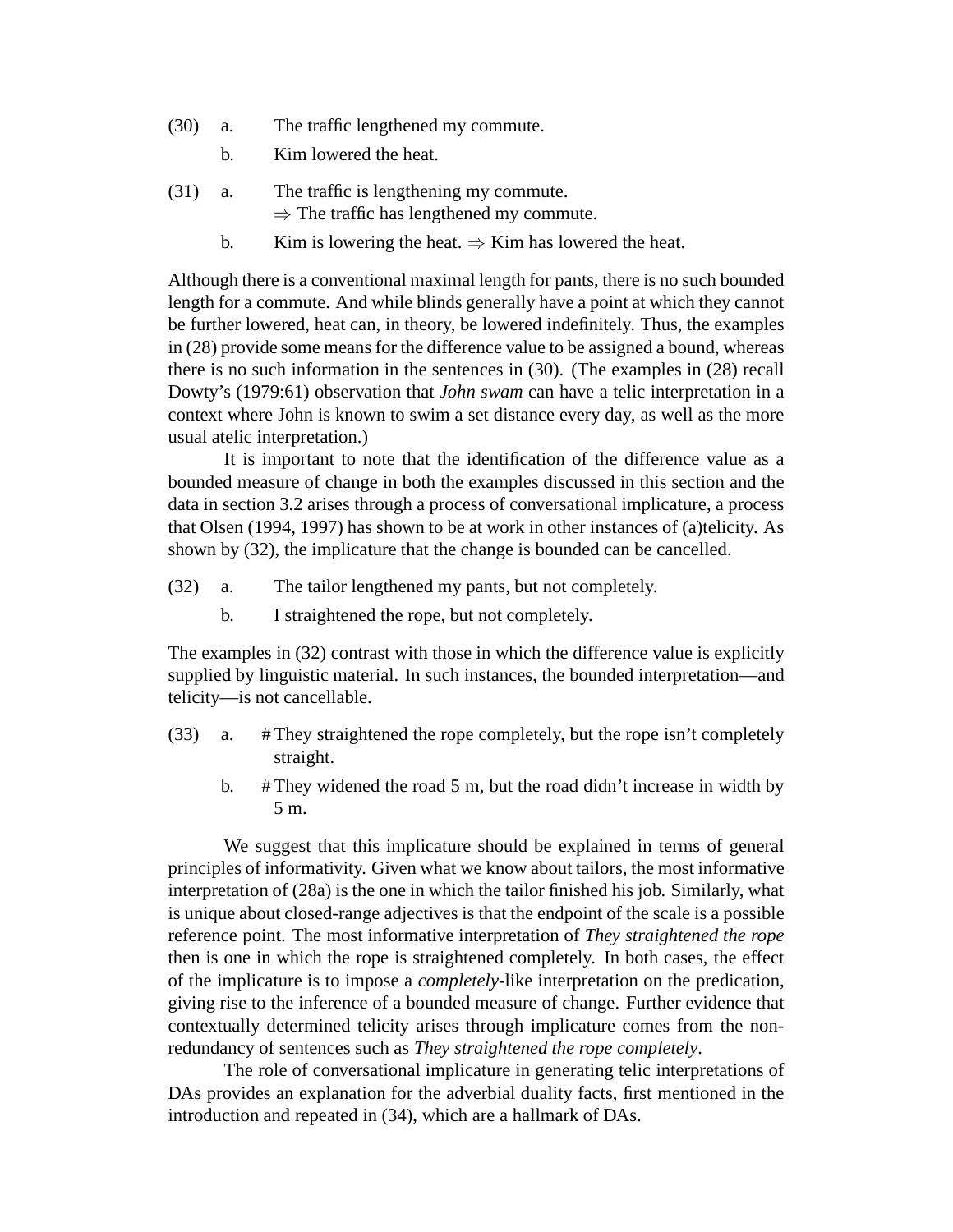- (34) a. The soup cooled in an hour.
	- b. The soup cooled for an hour.

These facts have long caused problems for theories of aspectual classification, but they fall out from our analysis. On our account, adverb duality should arise only when the difference value must be inferred, since only then do the principles of conversational implicature come into play. The sentence *The soup cooled* is most informative on a telic interpretation: the soup cooled to some bounded degree. Such a reading is possible in this example because such a degree is salient, namely room temperature. Since a telic interpretation is possible, the adverbial in (34a) is perfectly acceptable. (Compare (34a) to ?*The lake cooled in an hour*, which is anomalous because there is no salient bound for the cooling of a lake.) The acceptability of the durative adverbial in (34b), which is felicitous only with atelic predicates, also follows. This example is acceptable precisely because the durative adverbial has the effect of cancelling the telicity implicature. As a result, this sentence receives an interpretation in which the soup cools, but only to some unspecified degree.

The overall analysis is further supported by the observation that the adverbial duality facts disappear when overt linguistic material imposes a bound on the difference value, as *completely* does in (35).

- (35) a. The soup completely cooled in an hour.
	- b. ?? The soup completely cooled for an hour.

Since telicity does not arise through implicature here, but rather from the truth conditions of the overt material, it cannot be cancelled by the durative adverbial. Instead, its use results in true semantic anomaly.

### 3.4. *Summary*

To summarize, we have shown that the lexical semantic analysis of DAs presented in section 2 supports a comprehensive and general account of the apparently paradoxical aspectual properties of this class of verbs. The analysis relies crucially on the interaction of linguistic material, the scalar structure of the base adjectives, and extralinguistic knowledge to derive the (a)telicity of a DA as a function of the boundedness of the difference value. The discussion of the role of contextual/pragmatic information in determining telicity is particularly important, as it indicates that (a)telicity cannot be fully specified by the linguistic form, either semantically or, as has more recently been argued, syntactically (e.g., Borer 1998, Slabakova 1997). Our analysis thus provides new insights on the complex interaction between verb meaning, event structure and context in determining the aspectual properties of predicates on different occasions of use. In the next section we show that our analysis can be extended to other types of predicates that have been central to discussions of (a)telicity, and we address in more detail the larger implications of the role of the difference value in determining telicity.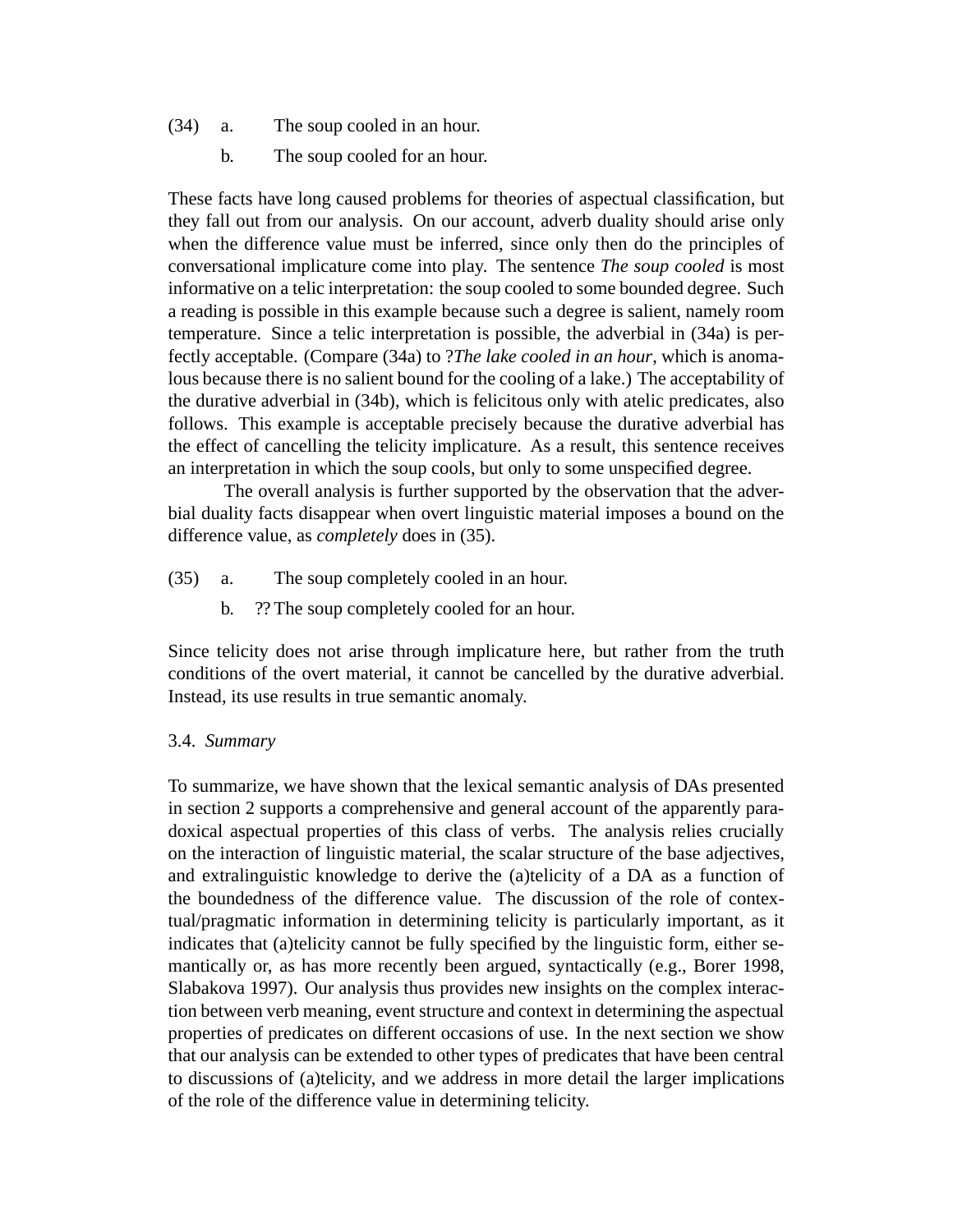# **4. Consequences of the analysis**

#### 4.1. *Beyond Degree Achievements*

On our account, the interaction of linguistic and contextual factors determines the boundedness of the difference value and hence the telicity of a DA. However, as our account is not tied to idiosyncratic properties of DAs, we predict that the same interaction should come into play in any predicate involving an expression that corresponds to our notion of the difference value. In fact, when we look beyond DAs to other types of predicates that have figured prominently in discussions of (a)telicity, it becomes apparent that contextual as well as linguistic factors play an important role in their analysis as well.

Perhaps the best-known examples in the literature on telicity are those based on verbs of consumption, creation, and motion. Thus, a verb phrase headed by a verb of consumption such as *eat the sandwich* is a good example of a classically telic predicate; however, the telic interpretation of *eat the sandwich* actually arises through implicature, since it can be cancelled, as shown by the felicity of (36).

(36) She ate the sandwich but as usual she left a few bites.

As with the examples considered in section 3.3, the telic interpretation is the most informative, and so arises through implicature. It follows that the predicate should display the same adverbial duality facts manifested by DAs. (37) confirms this prediction (see the discussion of (34) above).

- (37) a. She ate the sandwich in 5 minutes.
	- b. She ate the sandwich for 5 minutes.

The examples in (38) and (39) make the same points for two of the other types of predicates commonly cited in discussions of telicity, verbs of motion and verbs of creation. When a bound on the difference value is linguistically specified, a non-cancellable telic interpretation arises. If, however, a bound is only contextually supplied, then the telicity arises through implicature and is cancellable.

- (38) a. ?? She ran a mile, but didn't quite finish it.
	- b. She ran a race, but didn't quite finish it.
- (39) a. ?? She drew a 2cm line, but it wasn't quite 2cm long.
	- b. She drew a house, but it was missing a door.

Just as DAs have provoked interest as a subset of the verbs of change of state that show both telic and atelic properties, so too there are some verbs of directed motion that show aspectual duality. Levin and Rappaport Hovav (1995) point out there is a subset of the verbs of directed motion whose members are not necessarily telic, but form a class of "atelic verbs of directed motion" (e.g, *ascend*, *descend*,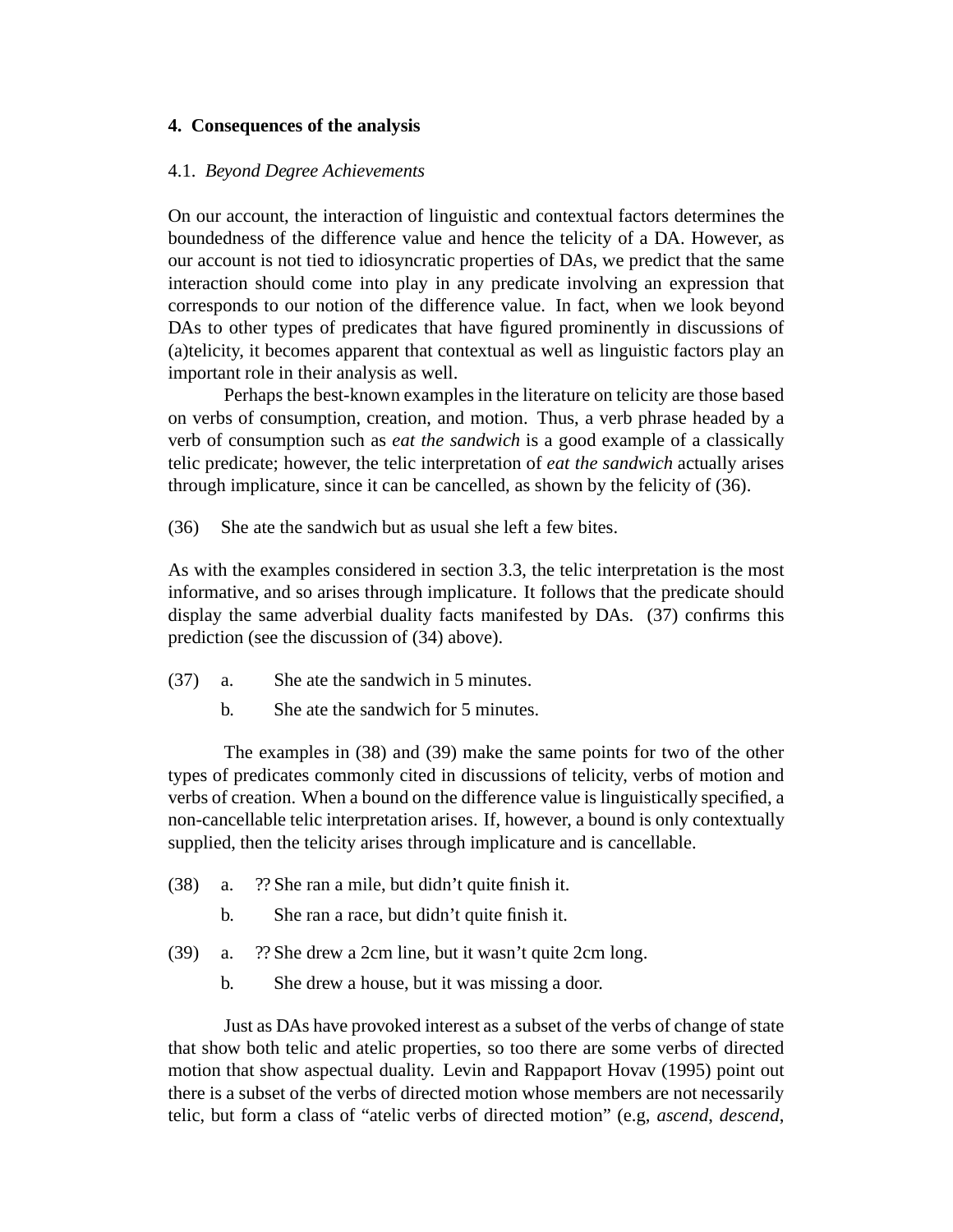*rise*, *fall*). Furthermore, there are also causative verbs of this type (e.g., *lower*, *raise*), though Levin and Rappaport Hovav do not note their existence.

Evidence that such verbs have difference values comes from the fact that they can be overtly specified with measure phrases, as in (40a) and (40b).

- (40) a. The plane descended 1000 meters.
	- b. The water level rose 4 feet.

Given these facts, it is not surprising that like DAs, these verbs of directed motion have both telic and atelic interpretations, as shown in (41). Moreover, telicity may vary with the nature of the affected argument, as in (42).

- (41) a. The plane descended in 20 minutes.
	- b. The plane descended for 20 minutes.
- (42) a. The submarine is rising.  $\neq$  The submarine has risen.
	- b. The water level is rising.  $\Rightarrow$  The water level has risen.

Our analysis of telicity straightforwardly extends to these facts. Like DAs, these verbs describe a change along a projected scale: the path of movement of the affected argument. Their telicity then should depend on the boundedness of the difference value. In (41), the availability of a maximal value of change (a descent to the ground) should give rise to a telicity implicature. Thus the use of an *in*-adverbial as in (41a) should be acceptable, and the implicature should be cancellable, as in (41b). Similarly, a maximal measure of change for a submarine's ascent can be identified (ascent to sea level), leading to a telic interpretation of (42a). The water itself has no maximal level; as a result, (42b) gets an atelic interpretation.

#### 4.2. *The Difference Value and the Incremental Theme*

An important consequence of our work is that it suggests a new understanding of the notion "incremental theme," a term introduced by Dowty 1991 (building on Krifka 1989, 1992) to name the argument of a verb whose properties are crucial to the determination of the verb's telicity. This notion was applied by Dowty to certain verbs, primarily verbs of creation and consumption, whose objects, by virtue of their physical extent, define a homomorphism onto the temporal progress of the event denoted by the verb. For instance, in Dowty's 1991 example, *mow the lawn*, the lawn is the incremental theme since the progress of the entire event can be determined by looking at the state of the lawn. Other types of predicates also figure in discussions of telicity, particularly verbs of change of state and verbs of motion, and attempts have been made to identify homomorphisms between properties of these verbs and the temporal progress of the events they denote in order to account for their telicity (e.g., Jackendoff 1996, Ramchand 1997, Tenny 1987, 1994, Verkuyl 1993). However, distinct types of homomorphisms appear to be necessary for each of the three major verb types. With verbs of change of state, the homomorphism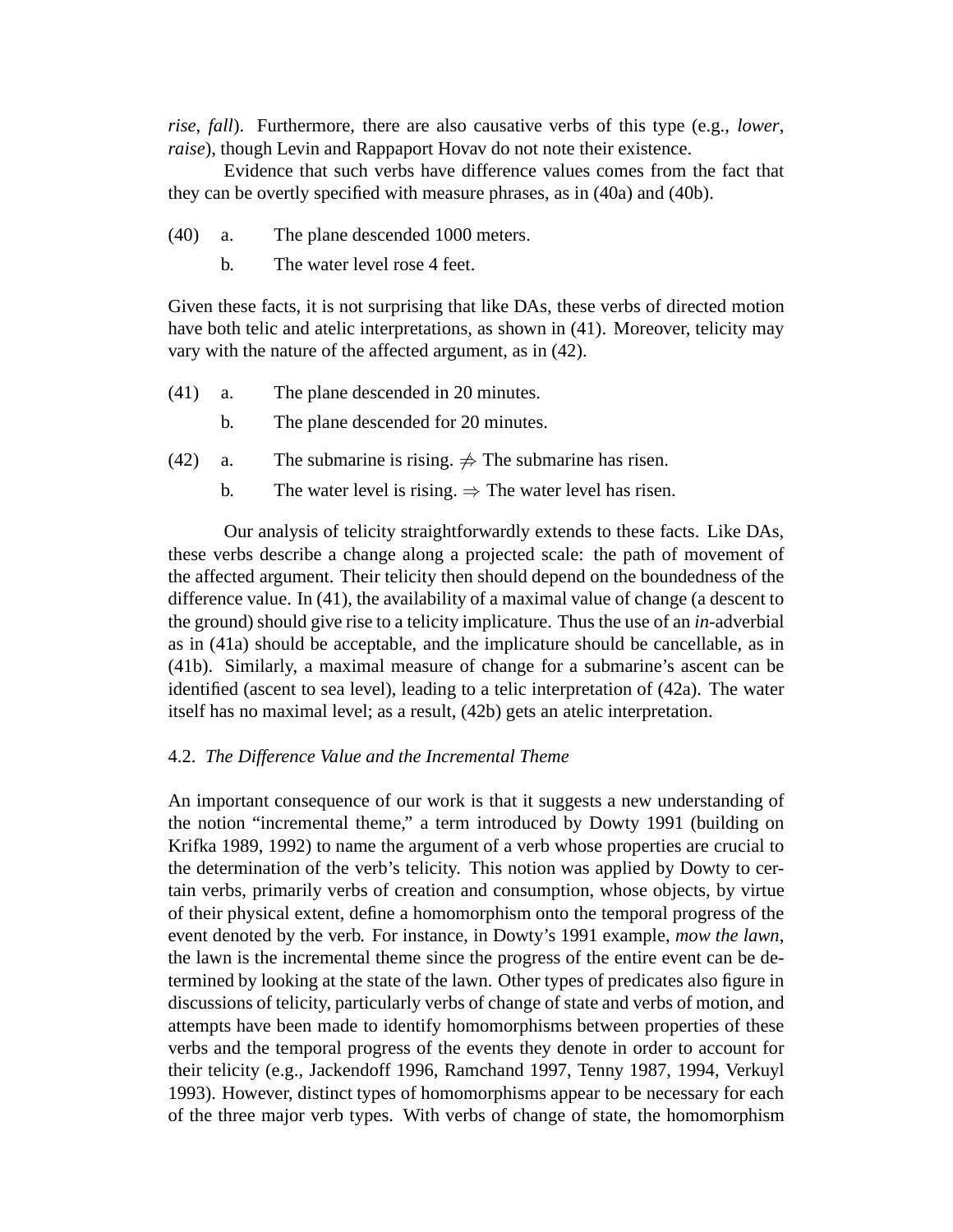is between a gradable property corresponding to the state associated with the verb; with verbs of motion, the homomorphism is defined by the path traversed by one of its arguments.

Although this previous work has sometimes emphasized the distinctiveness of these three lexically-dependent types of telicity, our proposals suggest a more unified analysis (see also Rappaport Hovav and Levin 1999). The major obstacles to a unified analysis have been Dowty's original incremental theme verbs, where most treatments identify the incremental theme argument as playing a central role in determining telicity (e.g., Krifka's 1989, 1992 notion of Mapping to Objects). In contrast, the other two types of telicity are typically analyzed in terms of a change in a property of an argument: a gradable property for verbs of change of state or a position along a path for verbs of motion. In actual fact, the original incremental theme verbs also involve a gradable property, which is defined by the spatial extent of the so-called "incremental theme" argument—characterizable, depending on the verb, in terms of its volume, area, or other relevant spatial dimension. It is for this reason that we described the verb *eat* in this way in section 1, when we motivated our analysis of DAs. These spatially-defined properties are perhaps less easily dissociable from the arguments themselves than those related to verbs of change of state and verbs of motion, so it is not surprising that these properties have been confused with the arguments. Returning to Dowty's original example, *mow the lawn*, the true incremental theme, we claim, is not the lawn, but rather its area—a property of the lawn. If this is correct, this case of telicity can be recast in a manner parallel to the other two, as it was in section 1, with a property of an argument again defining the homomorphism. More generally, all three types of telicity can be determined as a function of the boundedness of the difference value defined over a projected scale associated with one of the verb's arguments, where the nature of the scale depends on the lexical meaning of the verb.

Against this background, the semantic object that best corresponds to Dowty's incremental theme is in fact the difference value (i.e., the measure of change along a path of motion, in spatial extent, or in some other scalar property). On this view, the "incremental theme" is properly construed as a measure of some property of an argument of a verb, *not* an argument, although it may be expressed by an argument-like expression (as in the case of extent objects of some verbs of motion, such as *swim the Channel*). In fact, Dowty (1991:659) recognizes that with verbs of motion the term "incremental theme" is most appropriately applied to the path of motion, even if it is often left unexpressed, rather than to the argument corresponding to the moving object or theme, which Dowty names the "holistic theme." It would seem reasonable to extend this label to that argument of a verb of consumption, creation, or change of state that stands in a comparable relation to the incremental theme as we have redefined it. The consequence would be the identification of a novel natural class of arguments, in other words, a new semantic role. Several questions follow. Does the holistic theme role receive independent support? If so, is the grammatical behavior of the holistic theme in some way privileged as a consequence of its relationship to the true incremental theme? For instance, could it provide insight into the much debated question of whether aspectual notions figure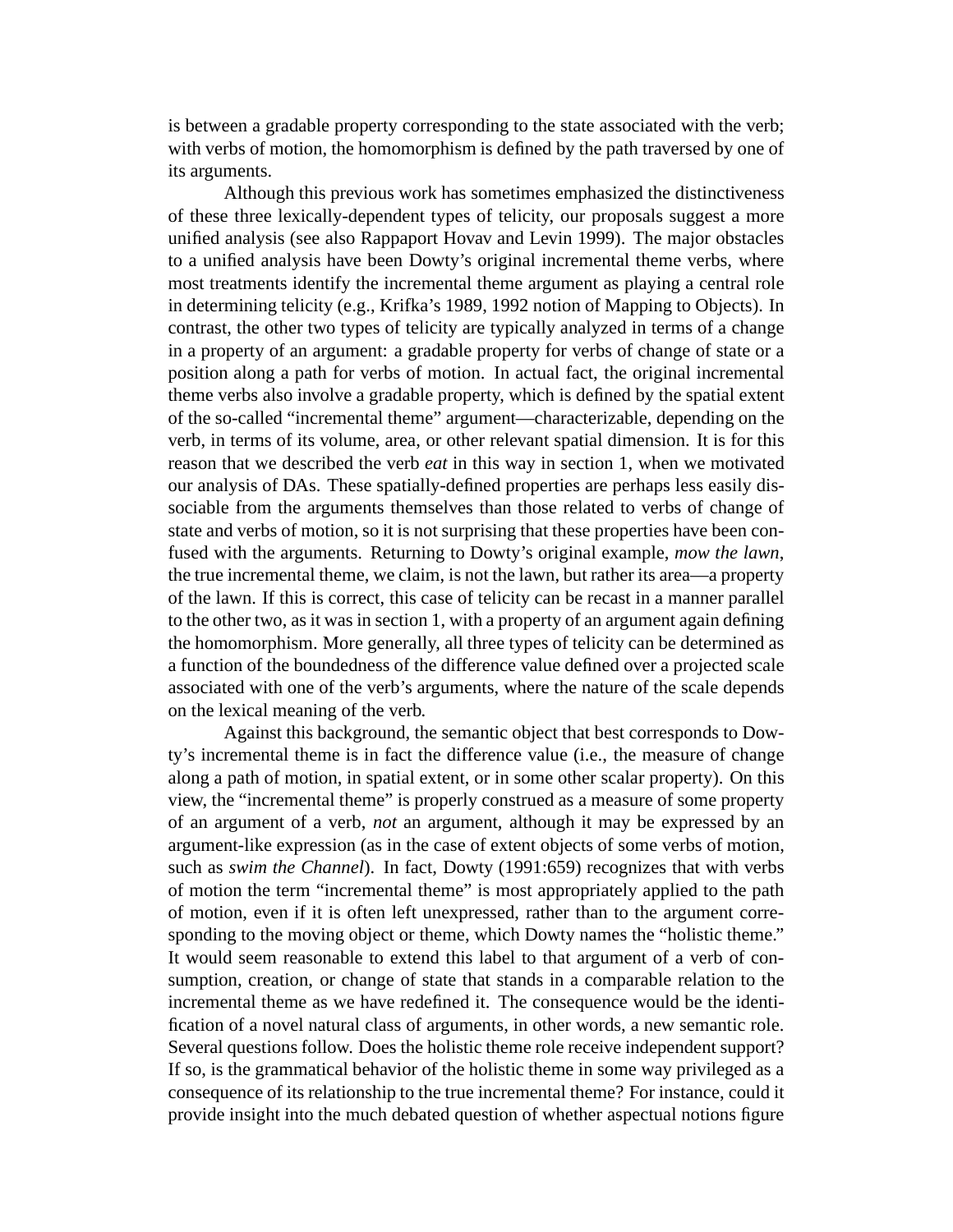in argument expression, as proposed by Tenny (1987, 1994)? We leave these issues for future research.

Finally, our analysis also clarifies the relationship between telicity and the incremental theme. This relationship is often left unexamined (see e.g., Tenny 1995:68, n. 20), though the implicit assumption seems to be that only telic events have well-defined incremental themes (see e.g., Dowty 1991:568, 607). Our analysis demonstrates that telicity and incremental theme (qua difference value) are independent, however, supporting the proposals in Jackendoff 1996, Krifka 1992, and Ramchand 1997. Any predicate with an associated scale has an incremental theme, but a predicate's telicity depends on whether or not the incremental theme is bounded.

# **5. Conclusion**

In this paper, we have argued that the apparently inconsistent aspectual properties of DAs (and related verbs) can be given a uniform analysis which involves the interaction of linguistic material, the inherent scalar structure associated with the base adjective, and extralinguistic knowledge. Our analysis of the DA facts provides a direct parallel with the well-known mass-count distinction, and extends beyond DAs to correctly predict the behavior of related predicates. The analysis has significant implications for models of aspectual representation and provides a better understanding of the interrelations between the semantic notions of telicity and incremental theme.

# **Endnotes**

\* We are grateful to audiences at SALT 9 and USC for very helpful comments on this work. This work was supported in part by NSF Grant SBR-9616453 to Levin. 1. The term "degree achievements" is due to Dowty (1979), who argues that these verbs denote changes of state, and claims that they pattern with achievements on some semantic and syntactic grounds. In this paper, we continue to use the term 'degree achievement', for reasons of historical (in)accuracy, recognizing that there is little evidence that degree achievements are achievements at all. As we show below, in Vendler/Dowty terms, DAs variably display characteristics of accomplishments and activities (Hay 1998).

2. In particular, we remain agnostic as to the best analysis of the causative alternation represented by transitive/intransitive pairs (e.g., *Kelly cooled the soup/The soup cooled*). If we were to follow Levin and Rappaport Hovav's (1995) lead, for example, then we would include a causative element in both the transitive and intransitive forms. On the other hand, other analyses (e.g., Hale and Keyser 1986, Lakoff 1968) argue that the causative component is found only in the transitive form.

3. The indefinite measure phrase *a bit* is also monotone decreasing, and so gives rise to atelic interpretations of DAs (cf. (18) above): *The lake is cooling a bit* entails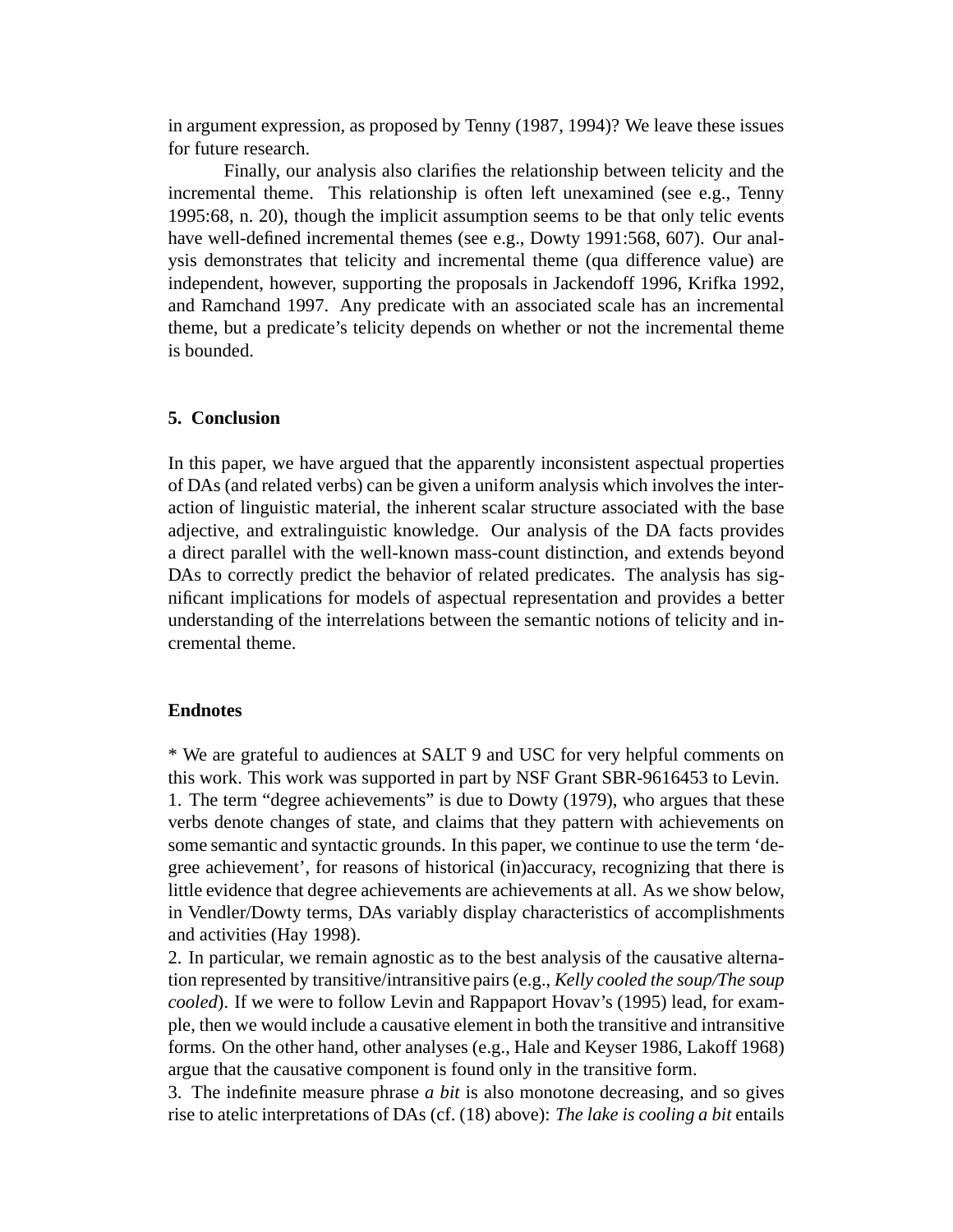#### *The lake has cooled a bit*.

4. Cruse (1986:206) touches on this point when he observes that "The value of *slow*, although it 'tends towards' zero speed, never actually reaches it, but approaches it, as mathematicians say, asymptotically. This is not a physical fact, but a linguistic one: we cannot say *completely slow* when we mean 'stationary'."

#### **References**

- Abusch, D. (1986) "Verbs of Change, Causation, and Time," Report 86-50, CSLI, Stanford University, Stanford, CA.
- Bartsch, R. and T. Vennemann (1972) *Semantic Structures: A Study in the Relation between Syntax and Semantics*, Athenäum, Frankfurt.
- Bertinetto, P.M. and M. Squartini (1995) "An Attempt at Defining the Class of 'Gradual Completion' Verbs," in P.M. Bertinetto, V. Bianchi, J. Higginbotham, and M. Squartini, eds., *Temporal Reference Aspect and Actionality, 1: Semantic and Syntactic Perspectives*, Rosenberg and Sellier, Torino, Italy, 11-26.
- Borer, H. (1998) "Passive without Theta Grids," in S.G. Lapointe, D.K. Brentari, and P.M. Farrell, eds., *Morphological Interfaces*, CSLI Publications, Stanford, CA, 60-99.
- Cruse, D.A. (1986) *Lexical Semantics*, Cambridge University Press, Cambridge.
- Declerck, R. (1979) "Aspect and the Bounded/Unbounded (Telic/Atelic) Distinction," *Linguistics* 17, 761-794.
- Dowty, D.R. (1979) *Word Meaning and Montague Grammar*, Reidel, Dordrecht.
- Dowty, D.R. (1991) "Thematic Proto-Roles and Argument Selection," *Language* 67, 547-619.
- Hale, K.L. and S.J. Keyser (1986) "Some Transitivity Alternations in English", Lexicon Project Working Papers 7, Center for Cognitive Science, MIT, Cambridge, MA.
- Hay, J. (1998) "The Non-Uniformity of Degree Achievements," presented at the 72nd Annual Meeting of the LSA, New York, NY.
- Jackendoff, R.S. (1996) "The Proper Treatment of Measuring Out, Telicity, and Perhaps Even Quantification in English," *Natural Language and Linguistic Theory* 14, 305-354.
- Kennedy, C. (1997) "Comparison and Polar Opposition," in *Proceedings of SALT 7*, CLC Publications, Ithaca, NY.
- Kennedy, C. (1999) *Projecting the Adjective: The Syntax and Semantics of Gradability and Comparison*, Garland, New York.
- Kennedy, C. and L. McNally (this volume) "From Event Scales to Adjectival Scales: Degree Modification in Deverbal Adjectives".
- Krifka, M. (1989) "Nominal Reference, Temporal Constitution and Quantification in Event Semantics," in R. Bartsch, J. van Benthem, and P. van Emde Boas, eds., *Semantics and Contextual Expression*, Foris, Dordrecht, 75-115.
- Krifka, M. (1992) "Thematic Relations as Links between Nominal Reference and